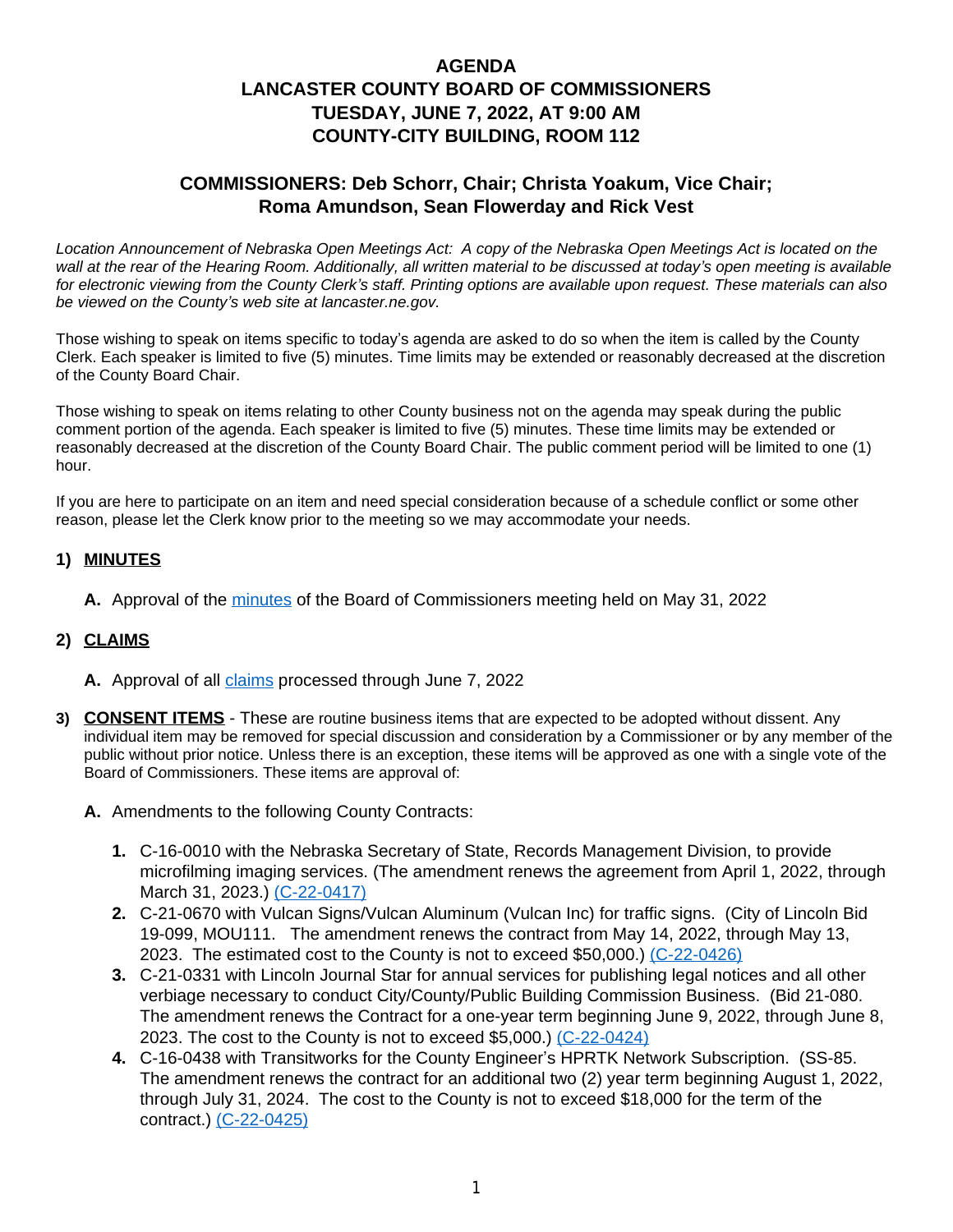- **B.** Right-of-way contracts with the following:
	- **1.** George Henry Brantley, Southwest 2<sup>nd</sup> Street and West Gage Road, in the amount of \$559. (Project 22-21 / W-250) [\(C-22-0409\)](https://www.lancaster.ne.gov/DocumentCenter/View/14073/C-22-0409-PDF-)
	- **2.** [Kathryn E. Martin Revocable Living Trust,](https://www.lancaster.ne.gov/DocumentCenter/View/14073/C-22-0409-PDF-) [North 27th Street and West Rock Creek Road, in the](https://www.lancaster.ne.gov/DocumentCenter/View/14073/C-22-0409-PDF-)  [amount of \\$1,859. \(Project 22-27 /](https://www.lancaster.ne.gov/DocumentCenter/View/14073/C-22-0409-PDF-) [C-204\)](https://www.lancaster.ne.gov/DocumentCenter/View/14073/C-22-0409-PDF-) [\(C-22-0418\)](https://www.lancaster.ne.gov/DocumentCenter/View/14082/C-22-0418-PDF-)
- **C.** [Change Order](https://www.lancaster.ne.gov/DocumentCenter/View/14082/C-22-0418-PDF-) [2 to County Contract C-22-0205 with Pavers Inc for additional patching on South 68th](https://www.lancaster.ne.gov/DocumentCenter/View/14082/C-22-0418-PDF-)  [Street.](https://www.lancaster.ne.gov/DocumentCenter/View/14082/C-22-0418-PDF-) [\(The additional amount is not to exceed \\$20,044.17.\)](https://www.lancaster.ne.gov/DocumentCenter/View/14082/C-22-0418-PDF-) (C-22-0422)
- **D.** [Utility Permit 2257 allowing Windstream Nebraska LLC to relocate communication line due to removal](https://www.lancaster.ne.gov/DocumentCenter/View/14064/C-22-0422-PDF-)  [and replacement of County Culvert Q-019. \(The culvert is located roughly 1,600 feet east of South](https://www.lancaster.ne.gov/DocumentCenter/View/14064/C-22-0422-PDF-) [120th Street on Saltillo Road. There is no cost to the County.\)](https://www.lancaster.ne.gov/DocumentCenter/View/14064/C-22-0422-PDF-) [\(C-22-0416\)](https://www.lancaster.ne.gov/DocumentCenter/View/14080/C-22-0416-PDF-)
- **E.** [Utility Permit 2252 allowing Windstream Nebraska LLC to replace a communication line due to the](https://www.lancaster.ne.gov/DocumentCenter/View/14080/C-22-0416-PDF-)  [removal and replacement of County Culvert R-190. \(The culvert is located east of South 176th Street](https://www.lancaster.ne.gov/DocumentCenter/View/14080/C-22-0416-PDF-)  [and Roca Road. There is no cost to the County.\)](https://www.lancaster.ne.gov/DocumentCenter/View/14080/C-22-0416-PDF-) [\(C-22-0410\)](https://www.lancaster.ne.gov/DocumentCenter/View/14074/C-22-0410-PDF-)
- **F.** Received and placed on file the following reports for May 2022:
	- **1.** [Clerk of the District Court](https://www.lancaster.ne.gov/DocumentCenter/View/14065/Clerk-of-District-Court-Report---May-2022v-PDF-)
	- **2.** [Assessor/Register of Deeds](https://www.lancaster.ne.gov/DocumentCenter/View/14109/ROD-Monthly-Report-may-2022-PDF-)
	- **3.** [County Clerk](https://www.lancaster.ne.gov/DocumentCenter/View/14108/Clerk-PDF-)
- **G.** Setting a public hearing for Tuesday June 14, 2022, at 9:00 a.m. in Room 112 of the County-City Building (555 South 10<sup>th</sup> Street, Lincoln, Nebraska) regarding a request from the Director of Building and Safety to revoke Special Permit No. 17027 by rescinding County Resolution No. R-17-0068, Tallgrass Hills Community Unit Plan on property generally located at Southwest 98th Street and West Yankee Hill Road.

### **4) PUBLIC HEARING**

**A.** Amusement license application from Sue Kohles, Prairies Pines Partners, to hold the [Meadowlark](https://www.lancaster.ne.gov/DocumentCenter/View/14067/Meadowlark-Music-Festival-PDF-)  Music Festival on July 9, 2022, at 3100 North 112th Street, Lincoln. (See correlating Item 5A.)

### **5) NEW BUSINESS**

- **A.** Amusement license application from Sue Kohles, Prairies Pines Partners, to the Meadowlark Music Festival on July 9, 2022, at 3100 North 112th Street, Lincoln.
- **B.** Amusement license renewal application from Sue Kohles, Prairies Pines Partners, to hold the [Run Four](https://www.lancaster.ne.gov/DocumentCenter/View/14070/Run-Four-the-Pines-PDF-) The Pines event on August 6, 2022 at 3100 North 112th Street, Lincoln.
- **C.** Special Events Permit application from Dave Mlnarik, Nebraska Sports Council, for the 2022 [Cornhusker State Games Cycle Tour](https://www.lancaster.ne.gov/DocumentCenter/View/14066/Cycle-Tours-PDF-) to be held July 23, 2022.
- **D.** Authorize Scott Etherton, Director, Mental Health Crisis Center, to sign the [VA-FSC Vendor File](https://www.lancaster.ne.gov/DocumentCenter/View/14068/MHCC-PDF-) Request Form to facilitate payments from the U.S. Department of Veterans Affairs to the Mental Health Crisis Center.
- **E.** Agreement with LeadsOnline LLC to provide LeadsOnline PowerPlus Software. The cost to the County is not to exceed \$24,825. (Sole Source SS-77. This contract shall be effective August 1, 2022, through July 31, 2025.) [\(C-22-0423\)](https://www.lancaster.ne.gov/DocumentCenter/View/14114/C-22-0423-PDF-)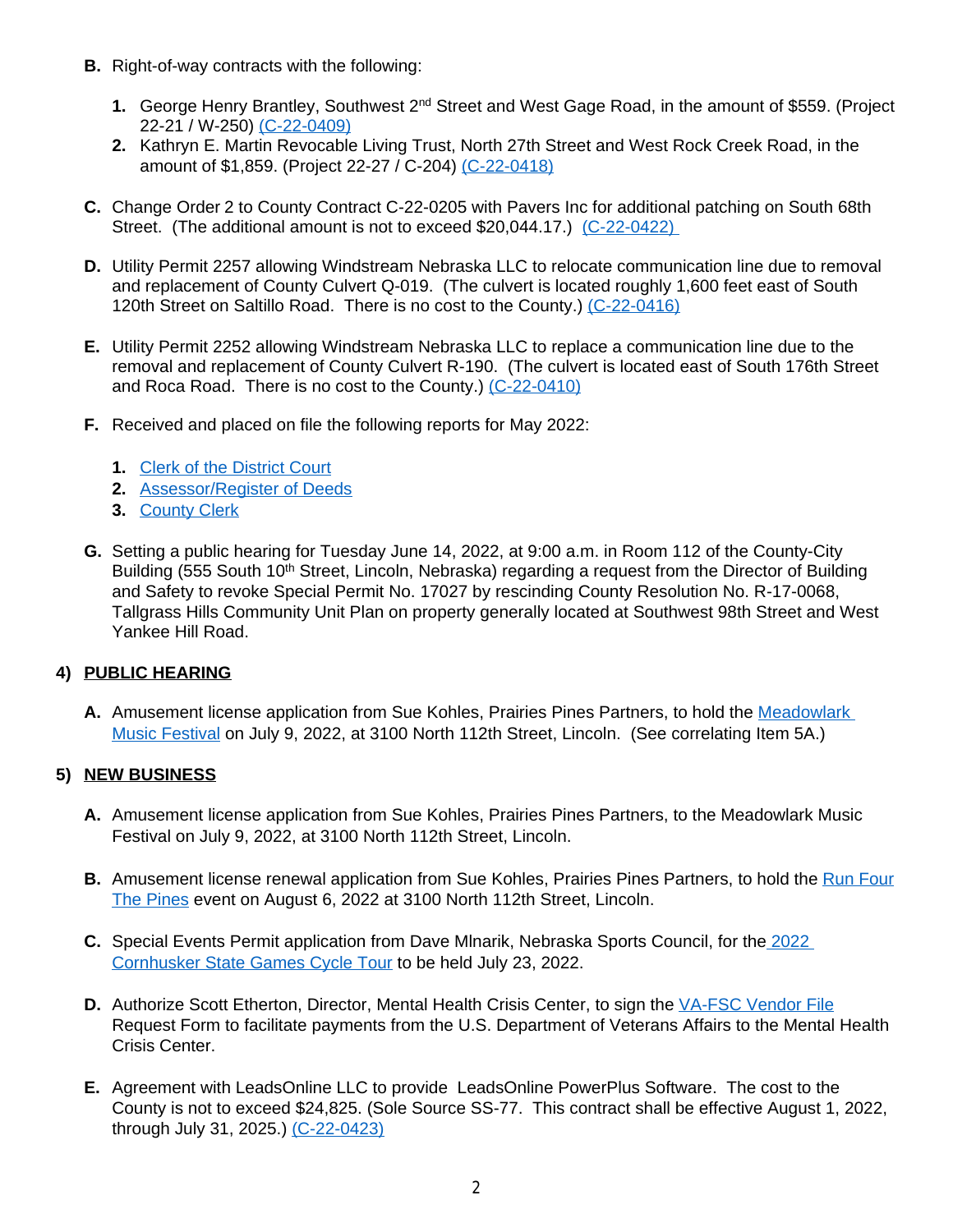- **F.** Grant award with the Nebraska Crime Commission for Operation Tipping Point in the amount of \$90,194. (The award is for the period of July 1, 2022, through June 30, 2023.) [\(C-22-0408\)](https://www.lancaster.ne.gov/DocumentCenter/View/14072/C-22-0408-PDF-)
- **G.** Grant contracts using ARPA (American Rescue Plan Act) funds with the following (for the term of March 1, 2022, through June 30, 2026):
	- **1.** Community Action Partnership of Lancaster and Saunders Counties in the amount of \$596,500. [\(C-22-0411\)](https://www.lancaster.ne.gov/DocumentCenter/View/14075/C-22-0411-PDF-)
	- **2.** Educare of Lincoln Inc in the amount of \$200,000. [\(C-22-0412\)](https://www.lancaster.ne.gov/DocumentCenter/View/14076/C-22-0412-PDF-)
	- **3.** Foundation for Lincoln Public Schools in the amount of \$100,000. [\(C-22-0413\)](https://www.lancaster.ne.gov/DocumentCenter/View/14077/C-22-0413-PDF-)
	- **4.** Lincoln Literacy in the amount of \$700,000. [\(C-22-0414\)](https://www.lancaster.ne.gov/DocumentCenter/View/14078/C-22-0414-PDF-)
	- **5.** Matt Talbot Kitchen and Outreach in the amount of \$250,000. [\(C-22-0415\)](https://www.lancaster.ne.gov/DocumentCenter/View/14079/C-22-0415-PDF-)
- **H.** Agreements to provide referee services to hear valuation protests for the 2022 tax year and to transmit to the Lancaster County Board of Equalization all papers relating to such protests together with written findings and recommendations with the following individuals:
	- **1.** Shana Sprackling [\(C-22-0420\)](https://www.lancaster.ne.gov/DocumentCenter/View/14062/C-22-0420-PDF-)
	- **2.** Randall Wilcox [\(C-22-0421\)](https://www.lancaster.ne.gov/DocumentCenter/View/14063/C-22-0421-PDF-)
- **I.** Interlocal agreement with Rural Water District No. 1 ("RWD1") to fund a project which involves the extension of a water main along 148th Street, a booster station north of Highway 2, and the extension of a water main along Pine Lake Road in Lancaster County. The County grants \$2,000,000 in ARPA (American Rescue Plan Act) funds for the project. [\(C-22-0428\)](https://www.lancaster.ne.gov/DocumentCenter/View/14124/C-22-0428-PDF-)
- **J.** Contract with JEO Consulting Group Inc to provide Lancaster County Professional Broadband Engineering Services. The cost to the County is not to exceed \$1,405,855. (Bid 22-089. This contract shall be effective upon execution with period of performance per contract.) [\(C-22-0427\)](https://www.lancaster.ne.gov/DocumentCenter/View/14106/C-22-0427-PDF-)
- **K.** Agreement with Felsburg, Holt & Ullevig for professional engineering services to complete a traffic control study for the intersections of South 54th Street and Saltillo Road, South 54th Street and Roca Road (East), and South 68th Street and Roca Road. The cost to the County is not to exceed \$7,500. [\(C-22-0419\)](https://www.lancaster.ne.gov/DocumentCenter/View/14061/C-22-0419-PDF-)
- **L.** [Recommendation from the Purchasing Agent and County Engineer to award a contract to Dynamic](https://www.lancaster.ne.gov/DocumentCenter/View/14061/C-22-0419-PDF-)  [Dirtworks & Demolition LLC for channel repair of Concrete Box Culverts B-215 and B-216 in the](https://www.lancaster.ne.gov/DocumentCenter/View/14061/C-22-0419-PDF-)  [amount of \\$222,894. \(Project 21-53, Bid 22-134\)](https://www.lancaster.ne.gov/DocumentCenter/View/14061/C-22-0419-PDF-) [\(B-22-134\)](https://www.lancaster.ne.gov/DocumentCenter/View/14071/B-22-134--PDF-)
- **M.** [Recommendation from the Purchasing Agent and County Engineer to award a contract to JJK](https://www.lancaster.ne.gov/DocumentCenter/View/14071/B-22-134--PDF-)  [Construction LLC](https://www.lancaster.ne.gov/DocumentCenter/View/14071/B-22-134--PDF-) [for the replacement of County Bridge W-50 in the amount of \\$728,223.12. \(Project](https://www.lancaster.ne.gov/DocumentCenter/View/14071/B-22-134--PDF-)  [21-45, Bid 22-121\)](https://www.lancaster.ne.gov/DocumentCenter/View/14071/B-22-134--PDF-) [\(B-22-121\)](https://www.lancaster.ne.gov/DocumentCenter/View/14118/B-22-121-PDF)
- **N.** [Recommendation from the Purchasing Agent and County Engineer to award a contract to Mount Farm](https://www.lancaster.ne.gov/DocumentCenter/View/14118/B-22-121-PDF)  [Drainage LLC for Culvert Maintenance 2022 - Phase III in](https://www.lancaster.ne.gov/DocumentCenter/View/14118/B-22-121-PDF) [the amount of \\$55,763.30. \(Project 22-27,](https://www.lancaster.ne.gov/DocumentCenter/View/14118/B-22-121-PDF) [Bid 22-133\)](https://www.lancaster.ne.gov/DocumentCenter/View/14118/B-22-121-PDF) [\(B-22-133\)](https://www.lancaster.ne.gov/DocumentCenter/View/14117/B-22-133-PDF)
- **O.** Recommendations from the Personnel Policy Board to do the following:
	- **1.** Create the classification of [Civil Specialist](https://www.lancaster.ne.gov/DocumentCenter/View/14107/Civil-Specialist-PDF-) (A19 \$41,171.52 \$52,728.00)
	- **2.** Revise and change the pay grade of the [Statistical Modeling Analyst](https://www.lancaster.ne.gov/DocumentCenter/View/14113/Statistical-Modeling-Analyst-PDF-) (C23 \$78,382.72 \$100,391.20 to C19 \$68,036.80 - \$87,147.84)
	- **3.** Amend County Rules: